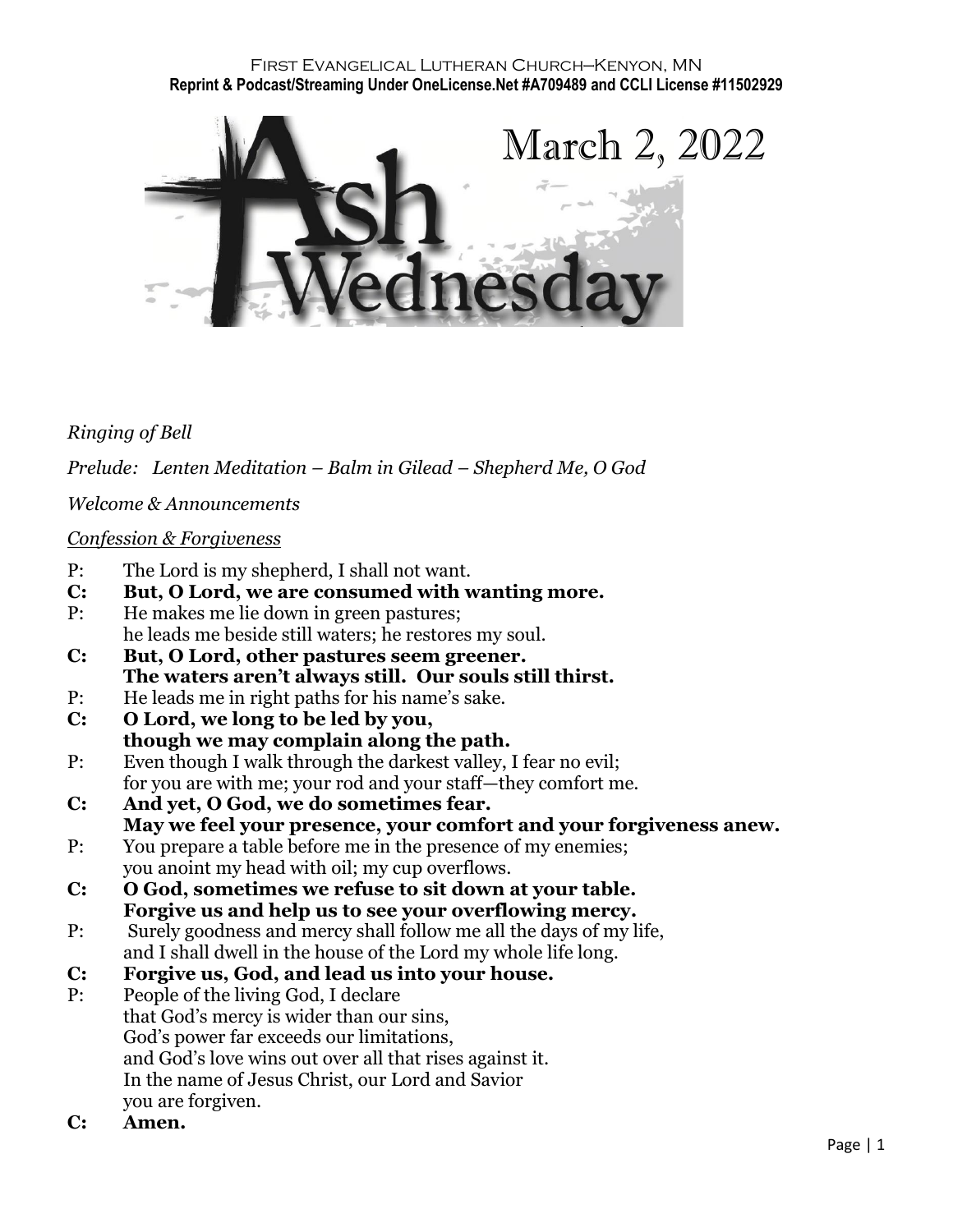# *Imposition of Ashes*

[Instrumental service music – *Create In Me a Clean Heart -* ELW 188]

## *Prayer of the Day*

- P: The Lord be with you.
- **C: And also with you.**
- **All: Loving God, we have all we need in you, yet we strive for more, better, and best. Remind us that you provide us with life – the breath in our lungs and cool water to drink – so that we might share of your abundance with all in need. Amen.**

## *Psalm 103:8-14 We read responsively*

- P: The LORD is merciful and gracious, slow to anger and abounding in steadfast love.
- **C: He will not always accuse, nor will he keep his anger forever.**
- P: He does not deal with us according to our sins, nor repay us according to our iniquities.
- **C: For as the heavens are high above the earth, so great is his steadfast love toward those who fear him;**
- P: As far as the east is from the west, so far he removes our transgressions from us.
- **C: As a father has compassion for his children, so the LORD has compassion for those who fear him.**
- P: For he knows how we were made;
- **All: He remembers that we are dust.**

## P: *The Holy Gospel according to: John 10:11-15*

## **C: Glory to you, O Lord.**

 $11$  T am the good shepherd. The good shepherd lays down his life for the sheep.  $12$  The hired hand, who is not the shepherd and does not own the sheep, sees the wolf coming and leaves the sheep and runs away—and the wolf snatches them and scatters them. <sup>13</sup> The hired hand runs away because a hired hand does not care for the sheep. <sup>14</sup> I am the good shepherd. I know my own and my own know me, <sup>15</sup> just as the Father knows me and I know the Father. And I lay down my life for the sheep.'

- P: The Gospel of Our Lord.
- **C. Praise to you, O Christ.**

*Message* Pastor Julie Rogness